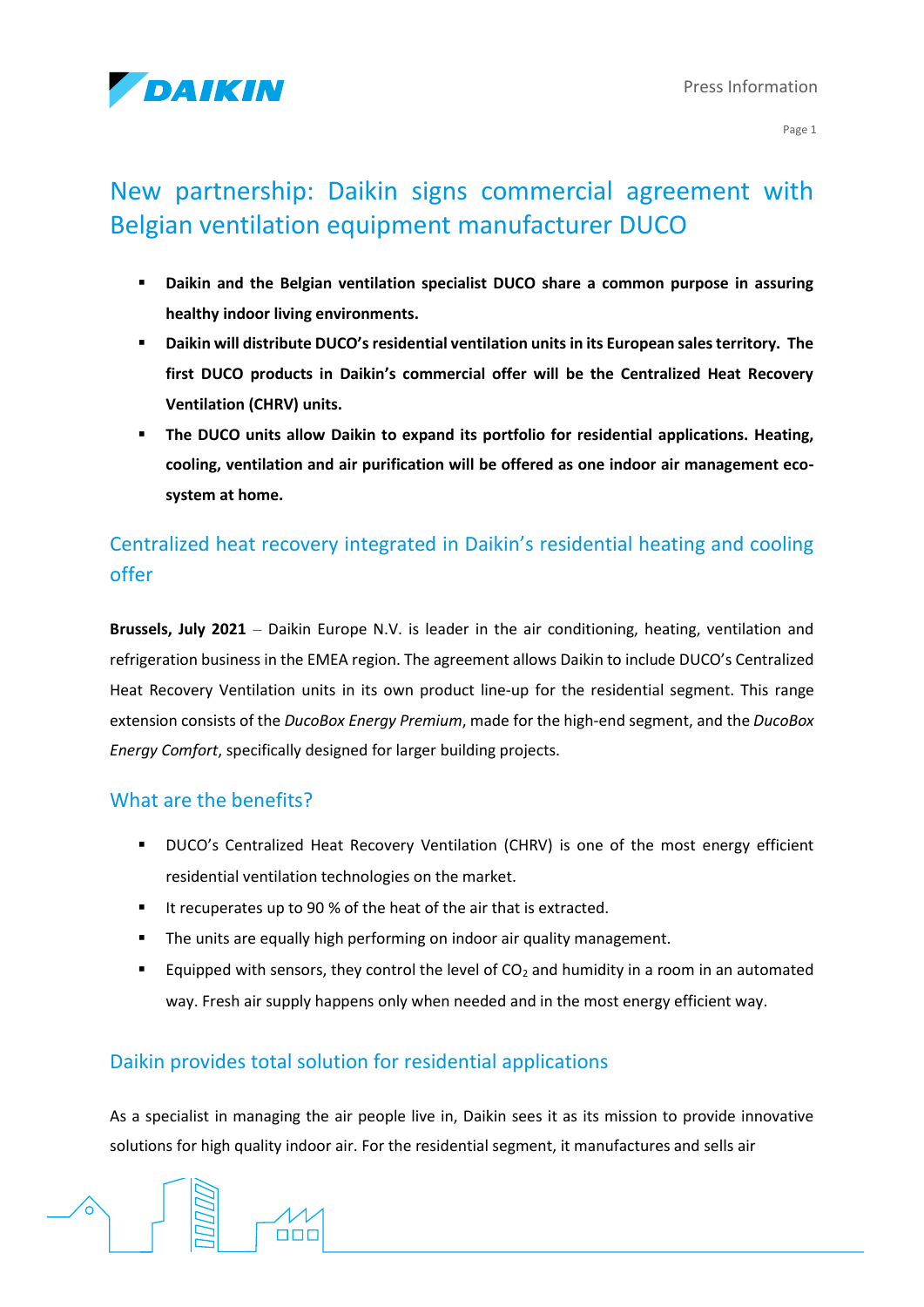

Press Information

Page 2

conditioning units, air-to-water heat pumps and air purifiers. Daikin's extended network of professional customers across Europe will now be able to include DUCO's CHRV range to that product line up, together with a complete range of accessories for ducting. This allows them to provide a onestop-shop solution in residential projects and installations.

"This collaboration is the perfect occasion for Daikin to further develop its residential business pillar. The ventilation sector is expected to grow strongly in the coming years. Pushed by the COVID-19 pandemic, people are more aware of the need for good ventilation for a healthy indoor environment. When they build or renovate their home, ventilation has become top of mind next to other basics such as heating and cooling", says **Anthony Dimou, General Manager of Sales in Daikin Europe**. "It is important for us to offer customers complete solutions. By combining our heat pumps with DUCO ventilation solutions that use heat recovery, we can offer to our end-customers an energy efficient eco-system for optimal heating, heat recovery and ventilation."

**DUCO CEO Luc Renson** also speaks of a great partnership: "As a multinational company, active across Europe, Daikin Europe N.V. is an ideal partner for us to market our ventilation systems on a larger scale and thereby strengthening our European ambitions. We are delighted that Daikin has chosen DUCO products to further expand their residential offering. Both companies share the same quality-DNA and we are looking forward to offering our ground-breaking demand-driven ventilation solutions to Daikin customers across Europe", says Renson.

#### **Pictures**

**Group Pictures from left to right:** Dirk Slagmulder, Sales Director DUCO**,** Luc Renson, CEO DUCO**,**  Patrick Crombez, General Manager Heating and Renewables at Daikin Europe, Anthony Dimou, General Manager Sales at Daikin Europe. Copyrights Daikin

**Product Pictures:** Copyrights DUCO

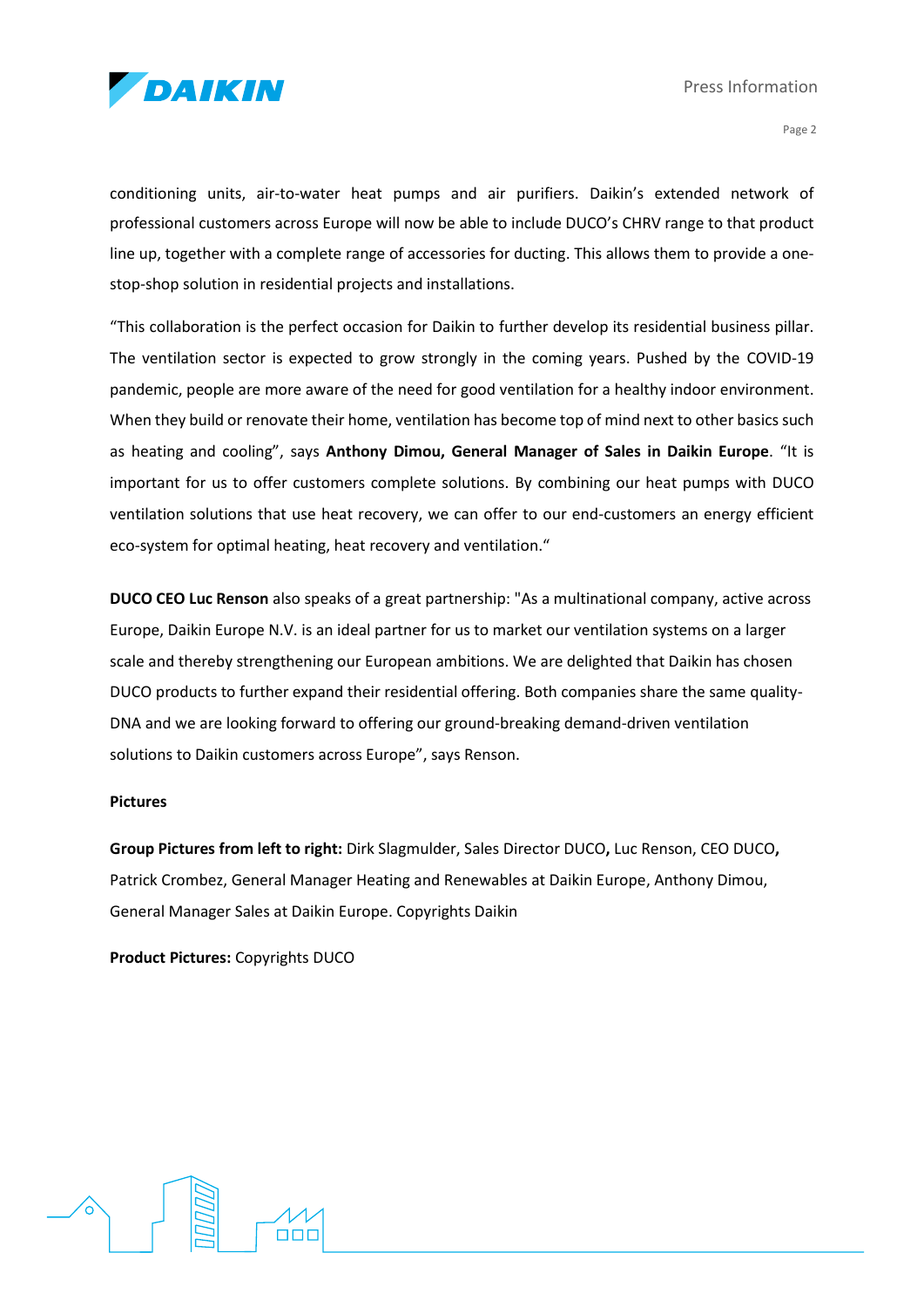

Page 3

### Additional Information

#### **About Daikin**

**We care for the air.** We deploy our years of experience in air conditioning and our passion for innovative technologies to make the air that we live in the best possible air. And we want to do that while caring for the environment and protecting future generations. By 2050 Daikin aims to be carbon neutral in all its actions and the products and solutions it sells. That is our mission at Daikin.

#### **Daikin Europe N.V.**

Daikin Europe N.V. is a subsidiary of Daikin Industries Ltd. and a major European producer of air conditioners, heat pumps, air purifiers and refrigeration equipment, with approximately 13.000 employees across 24 EMEA affiliates. It has 14 major manufacturing facilities based in Belgium, the Czech Republic, Germany, Italy, Spain, Turkey, Austria and the UK. The headquarters of the Daikin Europe Group are in Belgium, with offices in Ostend, Ghent and Brussels. The company was established in 1973. Daikin employs 2.171 employees on Belgian territory.

#### **Market leader for heat pump technology in Europe**

With over 90 years of experience in the heating and air conditioning industry, Daikin is the market leader in heat pump technology. The company is well known for the Daikin VRV for commercial applications and the Daikin Altherma series for private heating applications. Over 85% of the devices for the European market are also produced in Europe.

#### **Total HVAC and Refrigeration Solution provider**

Daikin's broad product portfolio allows for tailor-made solutions to all customer's needs relating to Heating, Ventilation, Air Conditioning, Air Purification and Refrigeration. In recent years, Daikin has complemented its product portfolio and greatly expanded its market presence in Europe in heat pump technology, as well as commercial and industrial refrigeration. In 2016, Daikin Europe N.V. acquired Zanotti S.p.A., the Italian manufacturer of industrial and transport refrigeration. In February 2018, Tewis Smart Systems S.L. joined the group. Tewis is one of the leading companies in Spain for standardized and customer-specific refrigeration solutions, including CO2 solutions. At the beginning of 2019, Daikin Europe N.V. acquired the Austrian refrigeration company AHT.

#### **About Daikin Industries Ltd.**

Daikin Industries Ltd. based in Osaka, Japan, employs around 80,000 people worldwide and achieved sales of around 18,45 billion euros in financial year 2020 (April 20 – March 21). The company is the global market leader for heat pump and air conditioning systems, as well as air filtration. Daikin Industries Ltd. is the only air conditioning manufacturer in the world that develops and produces all important components such as refrigerants, compressors and electronics in-house.

#### **More information can be found on [www.daikin.eu](http://www.daikin.eu/) and o[n www.daikin.com.](http://www.daikin.com/)**

#### **Media contact**

Sofie Sap - Corporate Communications Daikin Europe T.: +32 472 580482 Mail: sap.s@daikineurope.com